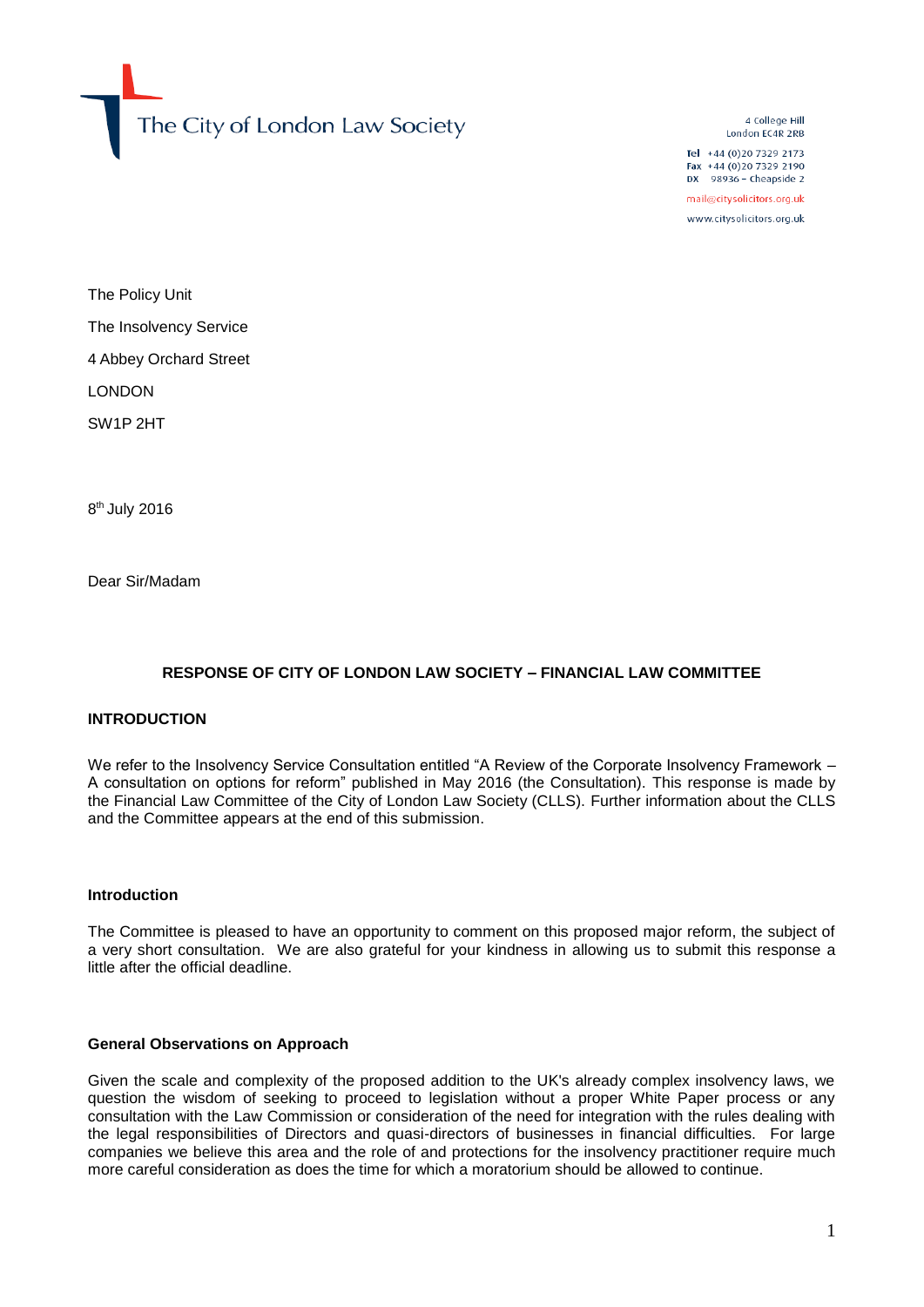We consider that any moratorium should be linked to the intention to resolve the situation without any insolvency process through a scheme of arrangement, CVA or informal composition with creditors.

We therefore consider that a different approach is needed reflecting the relevant linked process. It is worth remembering that the widely admired scheme of arrangement process leads to the rescue of many large businesses in the UK which have fallen on hard times financially. Although not an insolvency process, it fulfils many of the functions of the proposed new process. While in some cases a moratorium might be a useful adjunct to the process, this does not require a whole new set of rules. For larger companies, on introducing a moratorium process to support a financial restructuring there would be a huge advantage in using the settled approach and judicial authority of the scheme of arrangement e.g. adopting an identical approach to identification of classes of creditors and voting (not a different and untested scheme, as proposed). The Scheme of Arrangement process is much admired internationally and should not be undermined in any way.

For smaller companies many of the complexities proposed are simply beyond their resources. For them building on the existing CVA moratorium would be more useful and some of these measures are suitable in that context. A moratorium linked to a CVA should adopt its simple voting scheme. Rather than adapt the proposed new moratorium scheme before it is fully thought through, we believe it might be better to experiment by introducing some of these measures (e.g. essential contracts) into the current regime for SME moratoriums.

In addition, where points are referred to the court, the questions for decision will be as much of a commercial as a legal nature. Unlike under Chapter 11 in the USA, UK judges have not been required to make day to day judgments of this nature in insolvency processes. Before the proposals could be implemented the resource and training implications for the judiciary would need to be considered. The impact assessment has missed this point.

### **Need to achieve accessible Point of Record for Insolvency Processes**

In addition, we believe that legislative time and public funds would be best spent first on achieving an accessible central point of record for the commencement of all insolvency processes (including any preliminary moratorium), rather than adding another substantive complex process using the courts' antiquated record system which is extremely difficult to access. (See our answer to question 2) This would be a real efficiency gain and underpin of the introduction of any new insolvency process, while allowing time for full consideration of these proposals. We fear that rushing these proposals into legislation will not assist their effectiveness in practice and would not achieve an improvement on the present situation, but would contribute to legal uncertainty.

### **Consideration of the Existing Administration Process**

We also observe that the existing administration process was formed to rescue companies. It has been successful in leading to the rescue of businesses following their transfer to new companies but not in achieving the rescue of the company that goes into the administration process. There may be multiple factors in this being the case, (including the fact that taking a company out of administration may expose it to claims including that the administration process does not provide for a composition with creditors as such.) We believe that it would be worthwhile looking again at the administration process before introducing another process with the same aims. This could be a cheaper and less complicated alternative to these proposals, which are a more complex variant of proposals considered and rejected in 2010.

### **Risk of Abuse**

In addition, the concern remains that this type of reform would open up a gateway for poor or fraudulent management to stay in place causing further damage, which was a factor in rejecting the 2010 proposals. These proposals do not have enough safeguards particularly with regard to smaller companies, where the scrutiny of the markets and of lenders with relatively low exposures would be less intense and the cost of court proceedings prohibitive in relation to the amounts of money involved.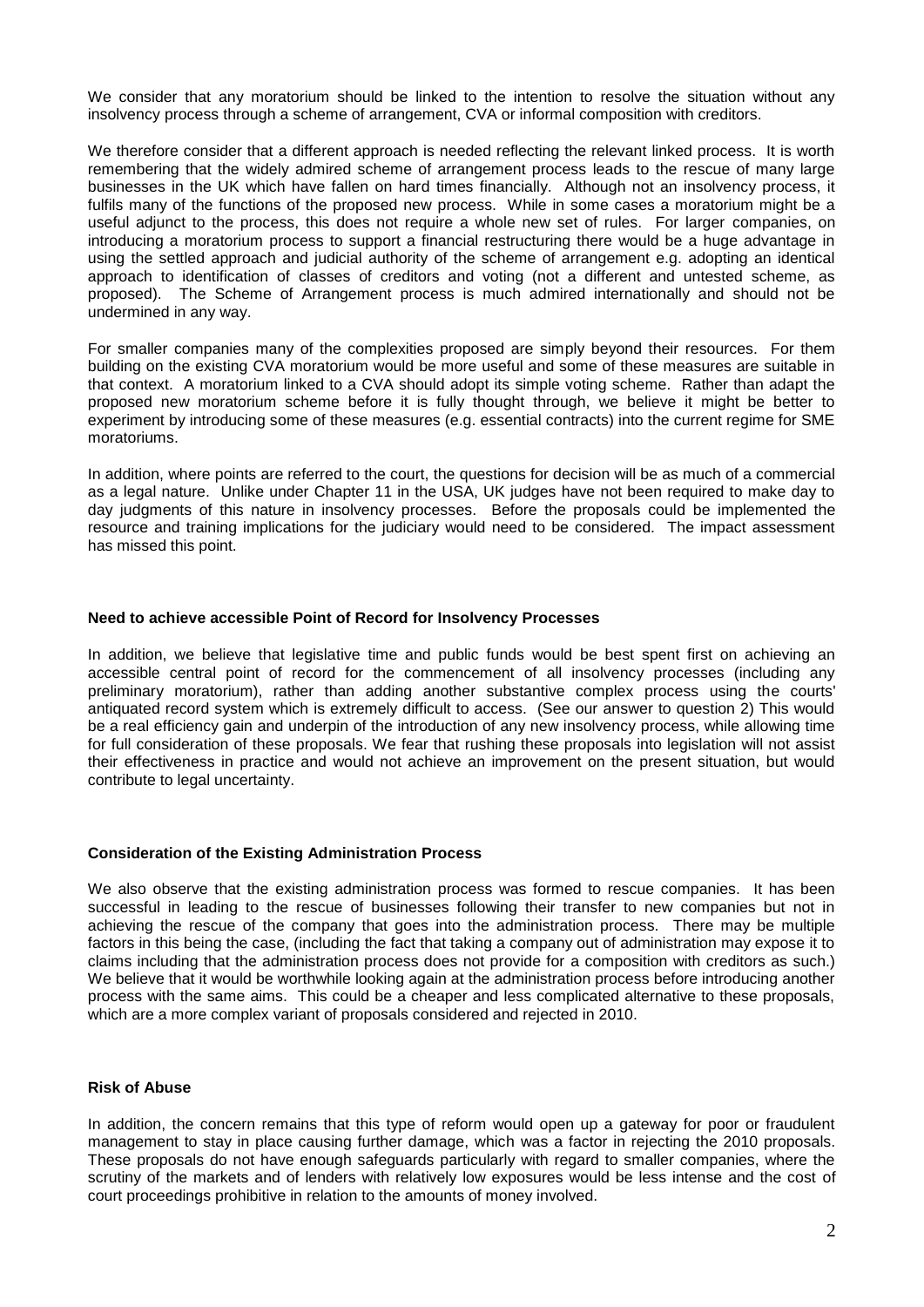### **Risk of Increased costs for Companies**

Finally, we are concerned that without further considerable work the proposals for rescue finance may raise the costs of raising secured finance for solvent companies, particularly if they have expropriatory effects on the rights of existing secured creditors.

There is also a concern that the increased risks to cash flow for suppliers and lenders would increase costs for companies at a time when other economic shocks are exposing companies to potentially steep rises in costs in any event.

### **Brexit: Need for Resources on other aspects of Insolvency Law**

Since the consultation was launched, the UK has voted to leave the EU. This will place further pressures on our insolvency processes, in particular with the loss of the Insolvency Regulation (the recast Regulation (EU)2015/848 on insolvency proceedings Replacing Council Regulation (EC) No 1346/2000) with effect from mid-2017). We understand that this Regulation does not have an EEA dimension, so it would seem lost to the UK on all the "leave" options that have a precedent. This Regulation has been extremely valuable in increasing the efficiency and returns for creditors in UK insolvencies with a cross-border element within the EU and resources should be devoted as a matter of urgency to considering to what extent its benefits can be replicated, either through negotiations with the EU or domestic legislation. This is, we submit, more important than further complicating the UK insolvency processes at this difficult time, bearing in mind that resources to deal with the huge legislative challenge posed by the UK leaving the EU are limited.

# **Response to Questions**

Despite our strong misgivings outlined above, in our answers below we seek to make constructive suggestions as to how they might be made to work.

*1. Do you agree with the proposal to introduce a preliminary moratorium as a standalone gateway for all businesses?* 

In a limited number of cases, a moratorium may be a useful introduction to promote rescue. However, we are firmly of the view that the availability of such a moratorium should be limited to cases with a clear exit from the moratorium, i.e. a CVA, a scheme or a restructuring plan. We are also of the view that there ought to be an independent assessment of the viability of the business, so as to prevent abuse. Having said that we believe that to introduce a moratorium for all businesses is disproportionate to the potential benefits and number of rescues it may facilitate. In fact, it ought to be noted that under the current regime creditors who seek to derail a restructuring are either dealt with on a consensual basis, or if the rescue is well advanced, the court can intervene on a case by case basis *(e.g. Re Telewest; Vietnam Shipbuilding).*

The impact that the introduction of a preliminary moratorium may have on the balance between the company and its creditors should not be underestimated, in particular on the provision of credit and the costs associated with such new risks. We note that there is no economic assessment of the potential negative consequences of introducing a moratorium in the context of the Impact Assessment which we consider undermines the economic rationale for the proposal.

In addition, we note that there already is a moratorium provision linked to the CVAs of small companies. Any new process of the complexity described is only suitable for larger companies.

### *2. Does the process of filing to court represent the most efficient means for gaining relief for business and for creditors to seek to dissolve the moratorium if their interests are not protected?*

No, the existing consensual approach will in our view remain the most efficient means of gaining relief for cases where there is a real prospect of rescue. We note that the proposal is aimed at companies of a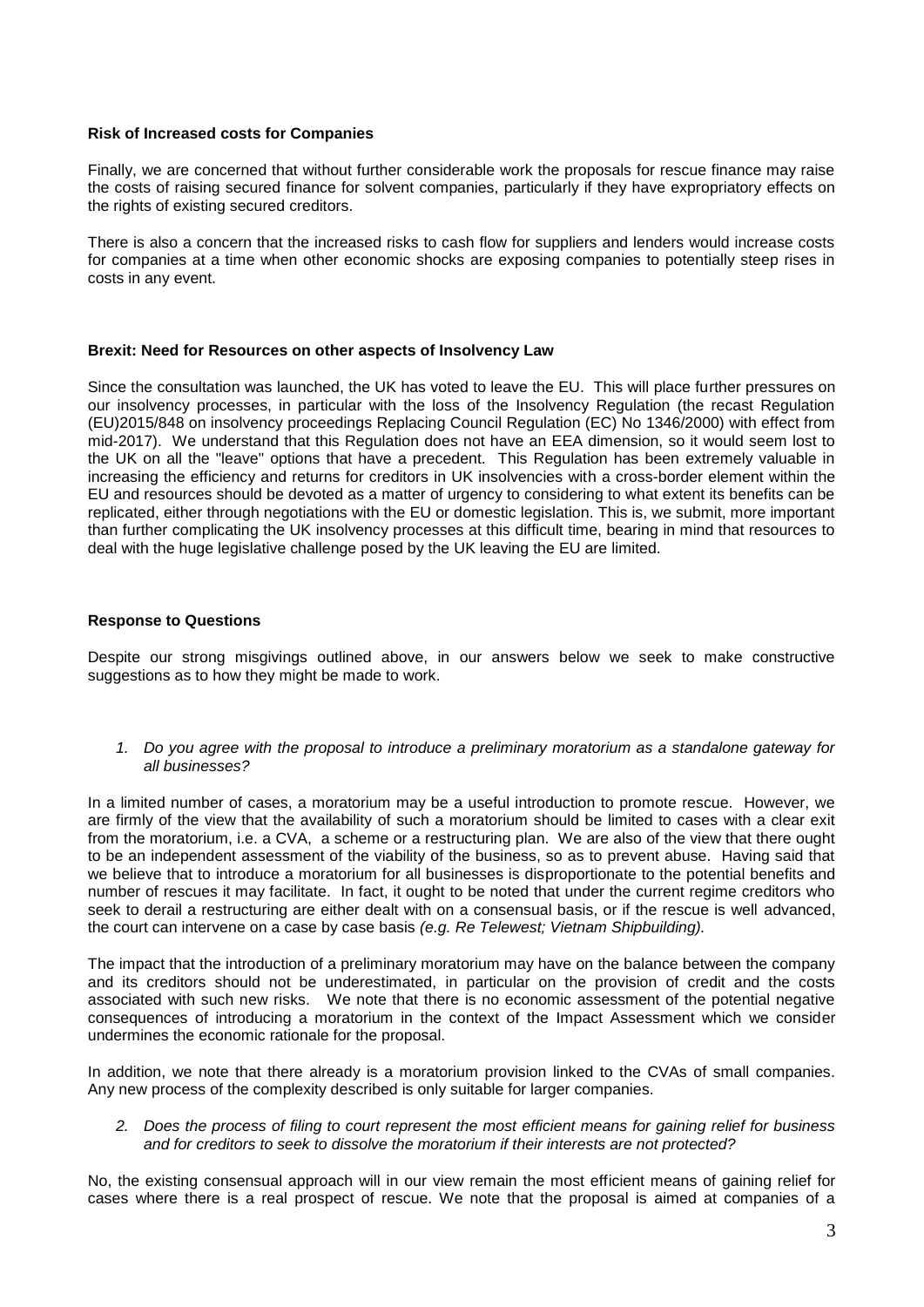significant size, but it may also be used by smaller companies who are simply seeking to buy more time. Although the proposal states that it would be not an appropriate course to pursue a moratorium in such cases, there would be nothing to prevent the filing and creditors (who may be small and with limited means) would therefore be put to the time and cost of seeking to lift the moratorium which ought never to have been in place.

In addition, the courts have no central and publicly accessible record system for filings related to current insolvency processes and this is a considerable difficulty in relation to finding out about new administrations under the current system. In particular, this because, even in this digital age, the systems used remain local and paper based.

This is bad for creditors in most current circumstances, but in the context of the proposed new process would be bad for both companies and their creditors, causing unnecessary costs for both sides and potentially frustrating the purpose of the process. We would not recommend that any further burdens are placed on the courts or on affected parties by attempting to use the courts as a registry of record.

There is an urgent need for all insolvency processes (but especially those started by private act, rather than a court order) to be recorded primarily in a service that is online and can be filed to and searched remotely and updated in real time as far as practicable. Although not perfect in terms of timing, the Companies' Registry provides a service that is much closer to that needed than the courts' antiquated processes. The Companies' Registry also has the advantage of being the place of record for many other events affecting a company, so that filing and searching against a company is a familiar process - it is reliable and far less time consuming than trying to interrogate multiple courts by telephone, which is the only way of finding out about new administrations currently.

It would be a far better use of public resources to make the Companies' Registry the place of record for this new process and existing processes and work with the Registry to ensure information is available promptly upon filing. This would relieve the courts of a considerable administrative burden which is not central to the administration of justice and enable the courts to concentrate on matters that require judicial decisions. Achieving this would be an excellent use of Parliamentary time.

### *3. Do the proposed eligibility tests and qualifying criteria provide the right level of protection for suppliers and creditors?*

Both the eligibility tests and the qualifying criteria as set out in the consultation are vague. For example in relation to the eligibility tests, it is suggested that the companies and financial transactions to be excluded from the regime would follow the exclusions in schedule A1 of the Insolvency Act 1986 for the most part. Does this mean for example, that capital market transactions, project finance transactions, or transactions that benefit from a disapplication of the impact of insolvency as a financial collateral arrangement are outside the scope of the moratorium? We would consider that they ought to be as they are essential to the efficient operation of the financial markets and key from a capital adequacy perspective.

Also, in relation to the qualifying criteria, these are entirely reliant on the company's own assessment as to whether it is reasonable to conclude that a compromise may be reached and it has sufficient funds to carry on its business. Experience suggests that debtors in distress may not always be in a position to provide an objective view. We think an independent assessment should be a requirement.

*4. Do you consider the proposed rights and responsibilities for creditors and directors to strike the right*  balance between safeguarding creditors and deterring abuse while increasing the chance of *business rescue?* 

This mechanism lacks any real safeguards for creditors, or at least the safeguards that are suggested are limited to action that either creditors, in the form of a challenge, or the supervisor can take after the moratorium has been in operation, when at least some damage will already have been done. Even the reference to a potential disqualification mechanism being introduced will be cold comfort for creditors and not necessarily compensate them for the loss of an ill-fated rescue.

Better safeguards would be ensuring that there is some independent assessment as to the directors' views on rescue and ability to pay their debts.

*5. Do you agree with the proposals regarding the duration, extension and cessation of the moratorium?*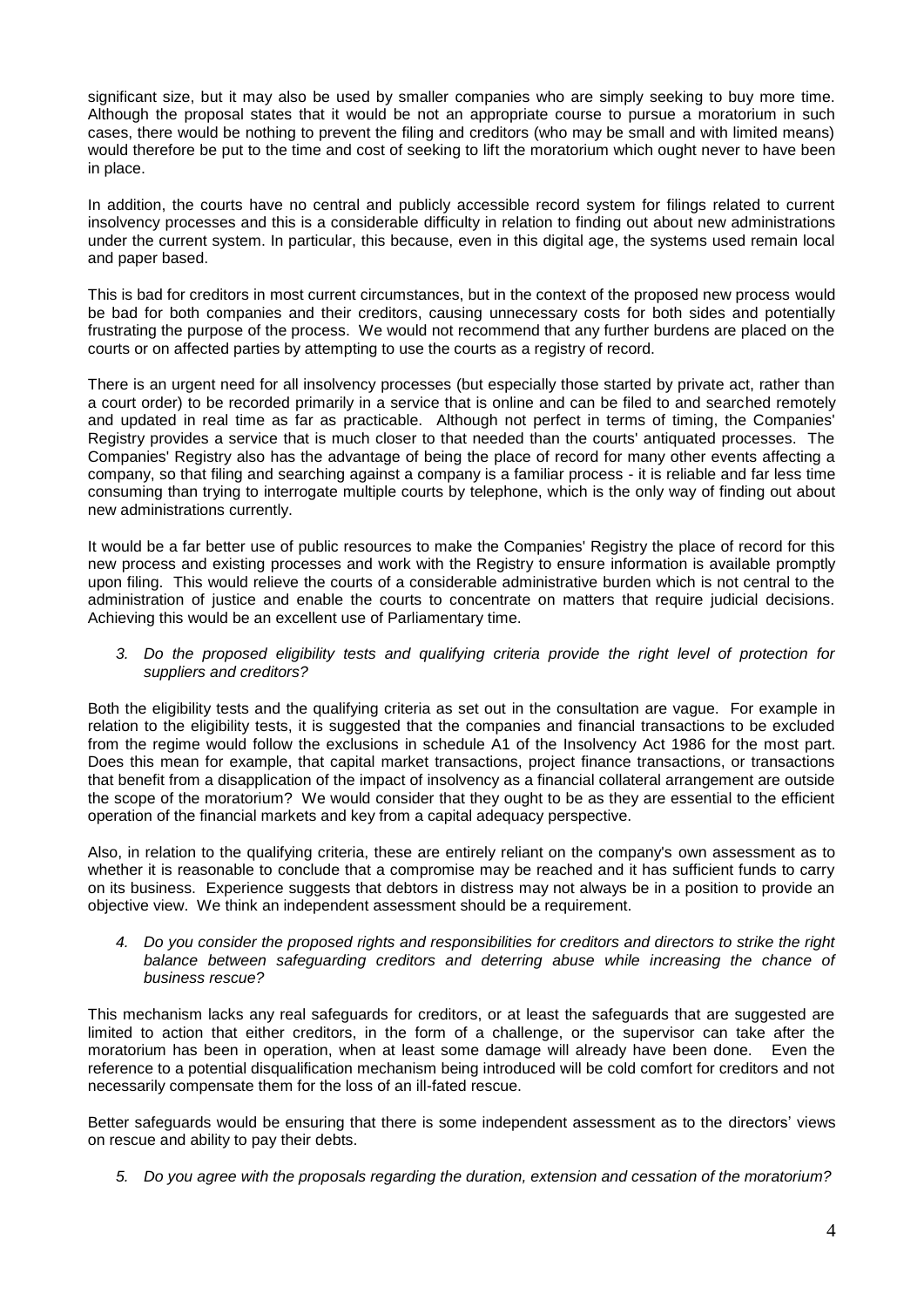We can see that in certain cases a moratorium may be of assistance. However, we have reservations in relation to the length of the moratorium and potential extensions, especially given that it may be triggered without any court or creditor involvement at all. We query whether it is right that the company should be able to initiate the process unchecked when there is to be no independent assessment that this is in fact the case. Even in cases where the company has an honest and genuine hope that rescue is an option this should be subject to a professional sense check. Given the consequences of getting this wrong (without any fear of personal liability attaching to the directors under these proposals), the cost to the stakeholders of the business, who may already be significantly out of pocket, and exposed to further losses during the moratorium, simply having the ability of the creditor to challenge the moratorium within the first 28 days (at further cost to them) does not offer much comfort.

In terms of the extension, we consider that the maximum period for which any moratorium is permitted should be no longer than 6 months (certainly no more than a year including extensions). We also consider that the proposals to have the extension agreed by all secured creditors may be favoured from the secured creditors' perspective, but in practice, difficult to achieve and so it may be sensible to have a majority consent.

### *6. Do you agree with the proposals for the powers of and qualification requirements for a supervisor?*

The consultation provides very little detail in relation to the role and powers of the supervisor. From a stakeholder's perspective given the light touch approach to the Court's involvement in relation to the imposition of the moratorium, it would be essential, were the proposal to be pursued, that the supervisor represents those stakeholders interests during the period for which any moratorium is in operation and the debtor remains in possession. Under the proposals, however, it appears that it is the debtor who selects the identity of the supervisor, and there is no reference in the consultation to the supervisor being independent, we would be concerned that such choices would give rise to potential abuse.

The powers of the supervisor also appear to be limited, essentially to a monitoring role, and it is unclear as to whether there is any duty to the stakeholders or liability attached to the role of the supervisor in exercising or failing to exercise even these limited powers. There also does not appear to be any information about how the supervisor is to be remunerated for his/her role and how this is to be assessed or agreed.

In terms of qualifications, we have reservations about extending who can be a supervisor beyond insolvency practitioners, to other regulated professionals such as solicitors and accountants. In addition, there does not appear to be any clear guidance in the proposals as to what level of expertise in restructuring would be required to fulfil the role.

# *7. Do you agree with the proposals for how to treat the costs of the moratorium?*

These arrangements address the situation if the purpose of the moratorium fails and the company goes into administration (or more likely after a prolonged moratorium, particularly if saleable businesses have passed to new owners during the moratorium straight into liquidation.)

They do nothing to ensure timely payment of debts incurred during the moratorium or if the company emerges into normal operations. We consider that creditors for debts created during the moratorium require some safeguards for their cash-flow, particularly in the case of any contracts designated as essential: it is not their role to fund the business through a moratorium and leaving them exposed to this risk could lead to contagion from the company in difficulties to its suppliers.

They should be able to seek redress, including asking the court to place the company into administration or liquidation, if their debts are not paid at due date. This would also reduce the risk of reckless or fraudulent trading during a moratorium and the risk that suppliers have to increase charges to solvent companies to reflect this extra risk.

*8. Is there a benefit in allowing creditors to request information and should the provision of that information be subject to any exemptions?*

This proposal would be open to abuse running counter to government policy in a number of other areas. In particular:

Creditors who are competitors would be able to obtain confidential commercial information through this process and use it to damage an already struggling business. We note that if a competitor then acquires the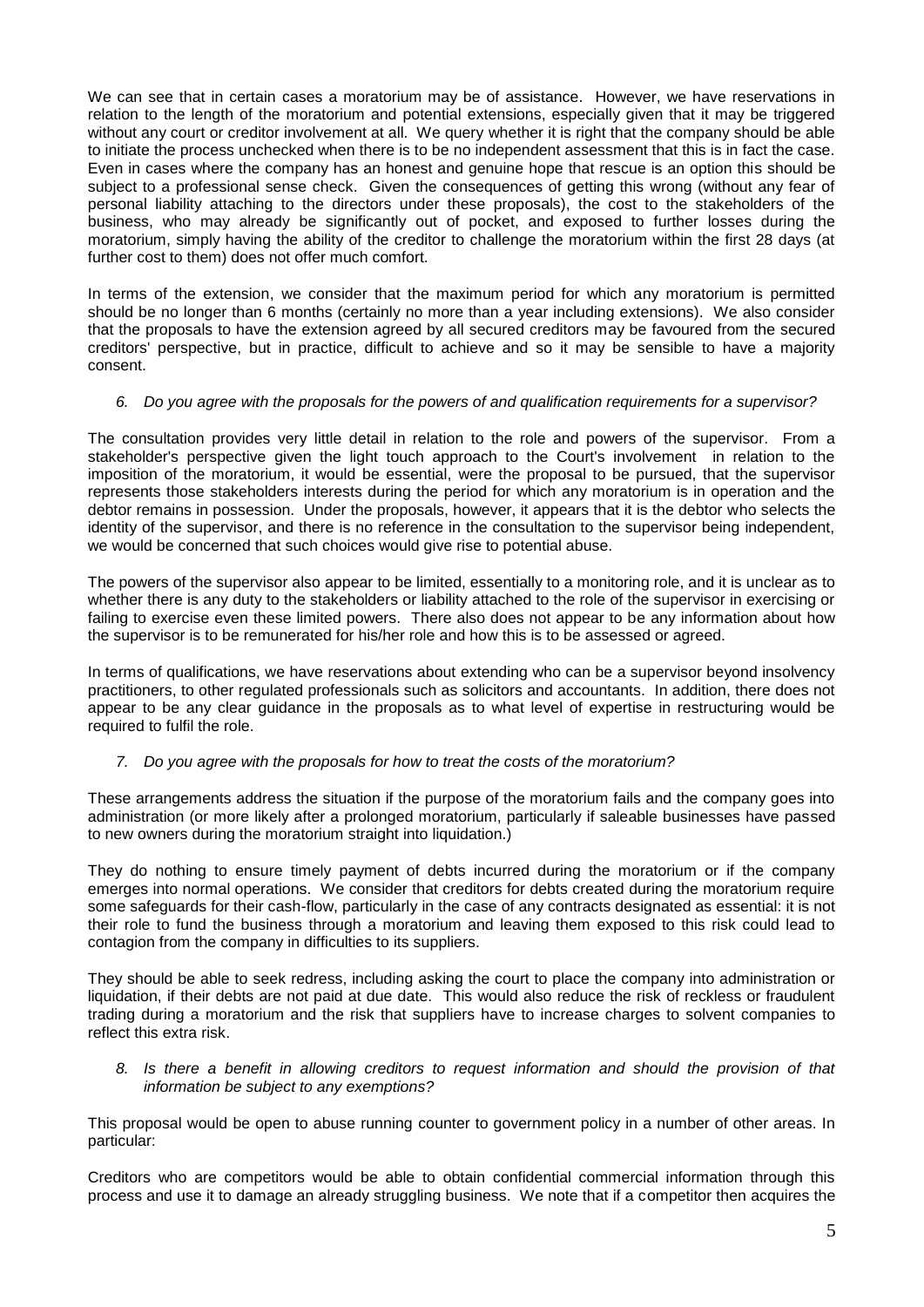business, the "hold separate" order which the CMA routinely issues in this process and which forbids the transmission of this type of information to the acquirer (in some cases also before purchase), could have already been rendered valueless.

Suppliers and customers could have their dealings with the company exposed to a wide body of creditors contrary to their wishes and without any regard to their rights, either to commercial confidentiality in the general sense or to their proprietary rights in e.g. know-how, copyright or other intellectual property. This could discourage dealings with a company in the process and to unnecessary litigation, as well as possibly causing collateral damage to third parties and their businesses.

Laws relating to the privacy of personal data could be breached.

At best, even a limited regime would be time-consuming to administer, while a complex scheme of exceptions to address points such as those made above could lead to an expensive distraction from the efforts to manage the company safely through a very difficult time. It could be used by an unscrupulous creditor as a destabilising tactic.

Rather than allow a regime which could involve a running battle with creditors, it would be better to require frequent (say monthly) reports to creditors on a carefully defined list of topics laid down by statutory instrument, making it clear that detail of dealings with third parties and related documents should not be disclosed in these reports and commercial confidentiality of parties dealing with the company respected. We would suggest only dealings with Directors of the Company, their families and the Supervisor should be fully open to disclosure.

*9. Do you agree with the criteria under consideration for an essential contract, or is there a better way to define essential contracts? Would the continuation of essential supplies result in a higher number of business rescues?*

We understand the concern to prevent core supplies being cut off; the introduction of rules on essential contracts may be helpful to achieving the rescue of some businesses. This has, however, to be balanced with the interests of suppliers in keeping their own businesses sound. We believe it will need more than admonitions about minimal use to restrain abuse of the proposed process with its wide definition and unfettered court discretion. We suggest additional provisions are needed:

- (1) suppliers under essential contracts should have special payment terms, e.g. the earlier of preexisting terms and 7 days from invoice or with disputes to be settled after payment. This would mean that the company must take financial responsibility and risk in a real sense where it seeks designation of a contract as essential and therefore encourage the company to limit claims to contracts which are genuinely essential;
- (2) financing contracts should not be capable of designation as essential contracts for the purpose of obtaining further advances. If a company needs further funding this should be obtained as rescue finance, unless a particular financier chooses to operate an existing loan facility. Any other approach would increase the costs of lending to solvent companies over and above the costs inherent in the introduction of a moratorium affecting out-standing principal repayments and interest payments on existing loans.
- *10. Do you consider that the Court's role in the process and a supplier's ability to challenge the decision, provide suppliers with sufficient safeguards to ensure that they are paid when they are required to intone essential supplies?*

No. See answer to question 9 above.

*11. Would a restructuring plan including these provisions work better as a standalone procedure or as an extension of an existing procedure, such as a CVA?*

We consider that the existing CVA is not in itself an answer for larger companies. It is suitable in some straightforward cases where creditors can vote as a single body and this feature should be maintained for a moratorium linked to a CVA. However, for larger companies restructuring financial obligations (although there are some differing views among our members), we consider that the new moratorium process should adopt the existing scheme of arrangement approach to identification of classes, voting processes and court supervision for the following reasons: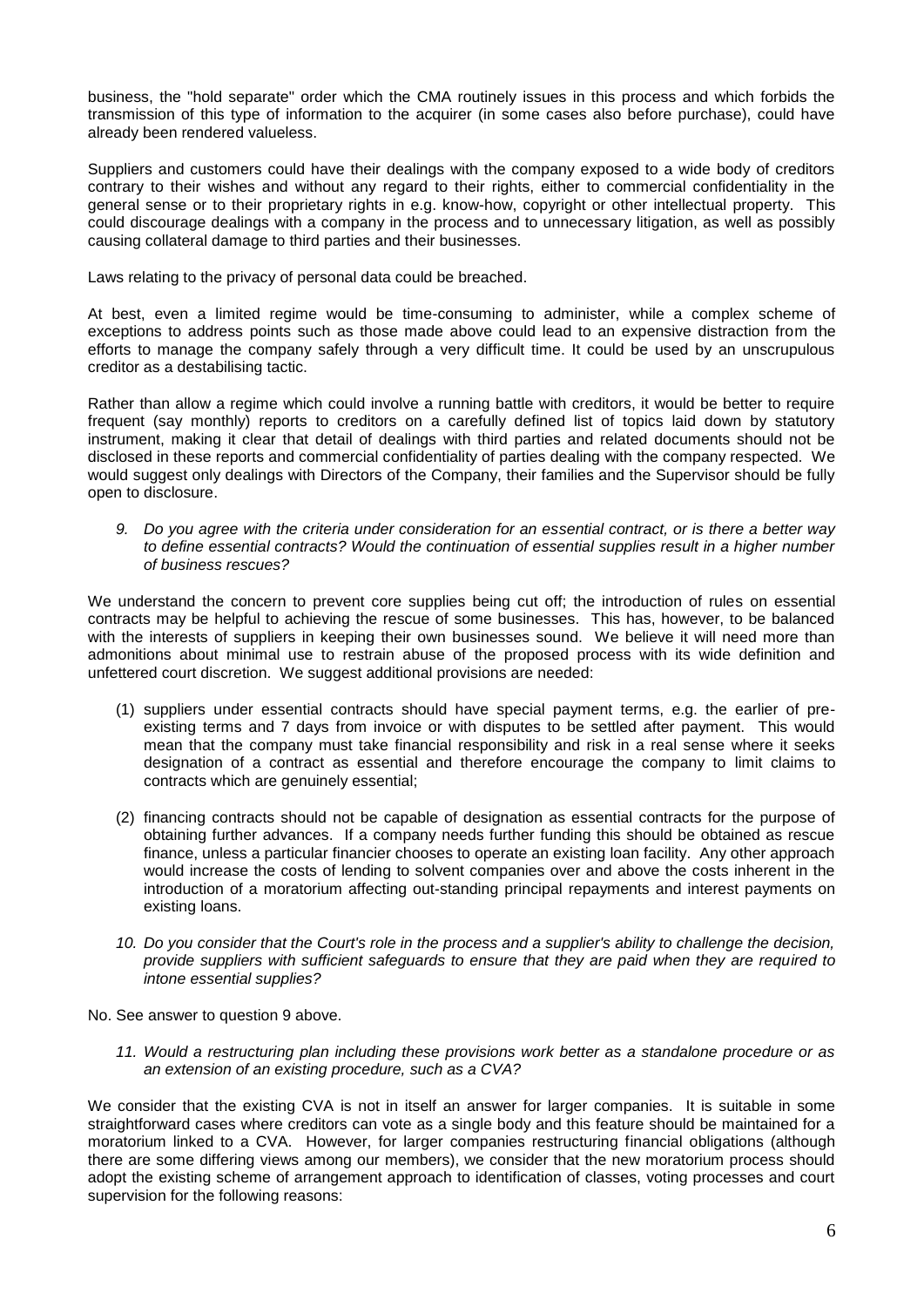It may be used to support completion of a scheme of arrangement.

We agree that the proposed cross-class cram-down mechanism should require court approval. The CVA has no existing framework for court hearings for convening classes or approval of the arrangement, and would require significant modification in order to introduce an entirely new procedure for court approval. It would be preferable, in our view, to produce a moratorium which is as close as possible in terms of its management processes to the scheme of arrangement procedure which already requires sanction by the court, and has a long procedural history. We stress that the Scheme of Arrangement process itself should remain as currently (it is hugely valued by international businesses and brings work into the UK), but are concerned that the moratorium process would cause huge legal confusion if it uses different rules for identifying classes and voting. This would reflect very badly on the UK's legal system and would not assist it to rise in world bank rankings.

The CVA does not require creditors to be organised into classes for the purpose of consultation and voting on the restructuring, whereas the scheme of arrangement procedure already does. Rather than introducing a new procedure, with all the uncertainty it would bring, it would seem much more straightforward for the moratorium process to adopt the existing scheme procedure, with its tested procedural mechanism, the practice statement letter and convening hearing, and considerable precedent concerning the constitution and approval of classes. These features of the existing scheme of arrangement procedure are similar to those envisaged by paragraphs 9.16-9.18 of the consultation. It would be an unnecessary burden on the courts to use a different approach.

The CVA requires all unsecured creditors to be included in the compromise whereas the scheme approach is significantly more flexible – a company proposing a scheme need not consult creditors whose rights are not affected by the scheme. If one were to start with the CVA legislation as a base, there would need to be additional rules as to which creditors the compromise affects, and voting by impaired/unimpaired classes similar to the US Chapter 11. These matters are already part of scheme of arrangement practice and procedure and would not require extensive changes to work when transferred to the moratorium context.

The CVA does not bind secured creditors, and does not therefore interfere with property rights. There would need to be new legislation to extend the effect of CVAs to property rights, which may come into conflict with human rights legislation. For example, in the existing CVA framework the arrangement is not required to be approved by a court.

The CVA procedure is not well known internationally, and is limited to companies which have their centre of main interests in the UK or which are incorporated in England and Wales or Scotland.

It is important to the UK's international financial markets that the UK has a satisfactory mechanism for restructuring debt that is governed by English law, notwithstanding that the company that has issued the debt may be incorporated outside of the UK or have its centre of main interests situated outside of the UK. This may be particularly important given the uncertainty around recognition of UK insolvency proceedings, including the CVA, in the EU, if the UK leaves the EU, the EU Insolvency Regulation no longer applies. The scheme of arrangement as a non-insolvency procedure provides such a procedure, and avoids recognition issues in most jurisdictions (the private international law of many jurisdictions recognises the principle that a debt may be compromised in accordance with its proper law). Being able to do that outside insolvency is a huge practical asset for UK law. An insolvency process that cut across the use of schemes of arrangement would be a backward step.

The CVA has been used relatively infrequently for large companies (with some notable exceptions). The scheme of arrangement approach is more appropriate for restructuring larger companies with complex capital structures.

#### *12. Do you agree with the proposed requirements for making a restructuring plan universally binding in the face of dissention from some creditors?*

The existing combination of a scheme of arrangement and administration is in many cases adequate to successfully restructure a company where one or more junior classes of creditors or shareholders have no economic interest in the company. Two examples of situations where this approach is not always adequate are:

(1) where the holders in the junior class of debt are not completely out of the money, i.e. have or arguably have a small economic interest in the company; or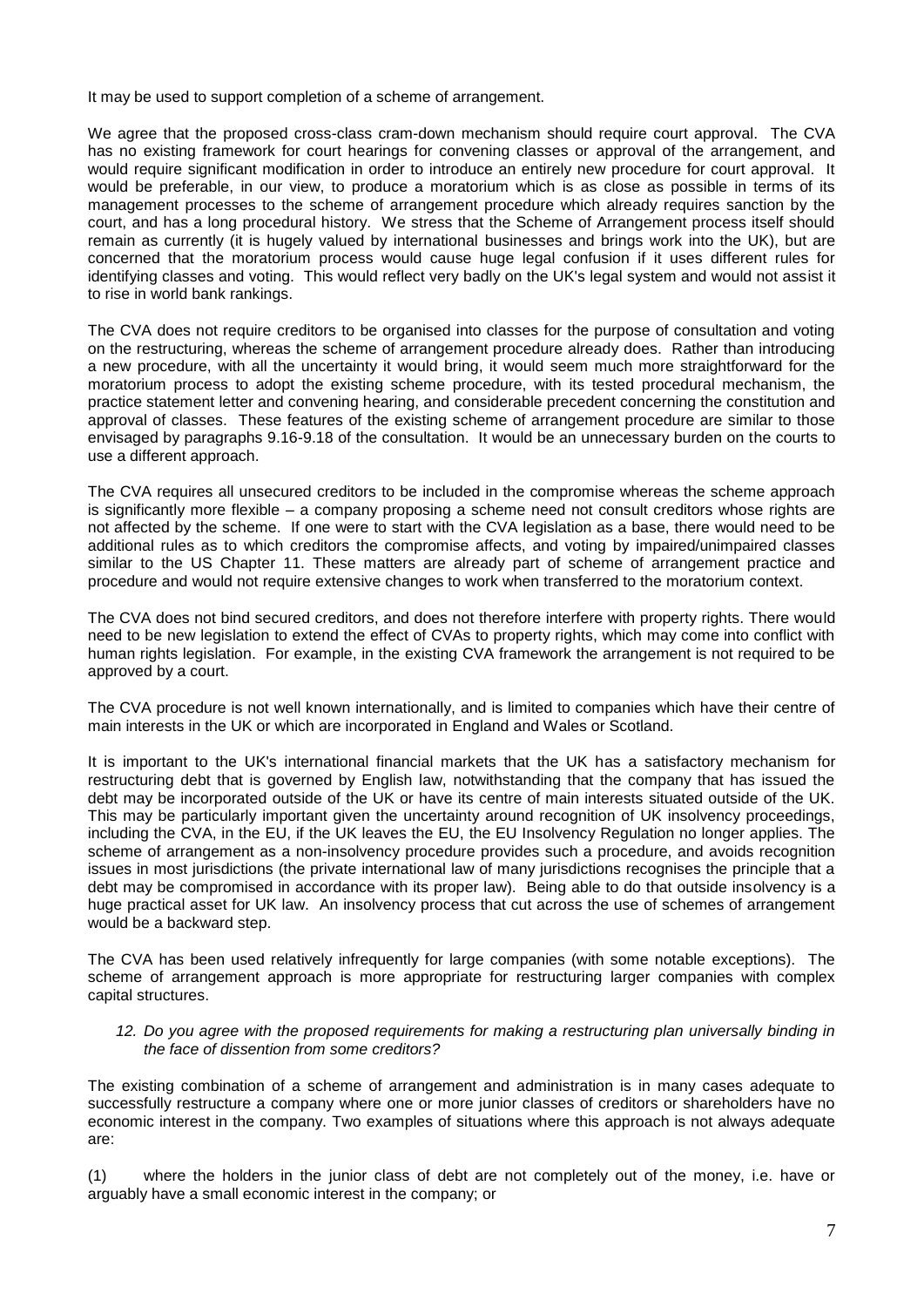(2) where there is some benefit in rescuing the legal entity, for example because there are licences, permits or contracts which cannot easily be transferred to a purchaser on a sale of the business.

In the first example, a junior-ranking class with a very small economic interest could potentially hold up a restructuring, and force a ransom payment greater than the economic interest held by such creditors. In such a situation, the availability of a cross-class cram-down mechanism would prevent such creditors from extracting more than the value of their holdings.

In the second case, selling the business without the corporate entity might destroy value. If so, creditors or shareholders with no economic interest could potentially hold up the restructuring or demand a payment for their consent in excess of the value (if any) of their holdings. A cross-class cram-down could enable the company to restructure its balance sheet without selling its business.

A well designed cross-class cram-down mechanism should therefore achieve a more equitable outcome for those with true economic interests in the company to be restructured.

It is not entirely clear from paragraphs 9.19 and 9.20 of the consultation paper exactly what voting requirements are being proposed. However, we would suggest that:

(i) absent cram-down, the plan should be approved by a majority in number representing 75 per cent in value of each class;

(ii) in the case of cram down, the plan should be approved by at least a majority in number representing 75 per cent in value of the most senior secured creditors .

If the intention is as stated in paragraph 9.19, to "cram down the proposal on junior classes which disagree", it is important to ensure that the members of the most senior class are able to veto the proposal, provided they vote against the proposal as a class. If not, we would strongly oppose the ability for more junior classes to impose a plan on senior classes.

We assume that the "best interests" test set out in paragraphs 9.20 and 9.21 is a reference to the "fair and equitable" test described in 9.29 and 9.32, and on this basis please see our response to question 13.

### *13. Do you consider the proposed safeguards, including the role of the court, to be sufficient protection for creditors?*

Absent a good reason for doing so, there should be as little departure as possible from existing scheme procedure. The existing scheme procedure is well regarded internationally for, amongst other reasons, legal certainty.

We would suggest that, in cases where there is no cram-down, the test for sanctioning the arrangement ought to be the same as that which applies to sanction a scheme of arrangement under the existing legislation.

In cases where a cram-down is to be used, it is not clear what benefit a requirement that "secured creditors would be granted absolute priority on repayment of their debts" would add if approval by the senior-most class, voting as a class, is a requirement for court sanction of the plan. If this is not the intention, as mentioned above, we would strongly oppose any procedure which would allow a plan to be approved over the objections of impaired senior secured creditors.

Provided that the plan cannot be crammed down on senior secured creditors, we do not object to the requirement that "junior creditors should not receive more on repayment than creditors more senior than them", although we note that in other jurisdictions (such as the USA) which adopt such a rule, there are exceptions, for example where the junior out of the money creditors are prepared to contribute new money to, in effect, purchase the equity. Provided that the senior creditors must approve such a plan by voting as a class, injection of new funds should not be discouraged by overly-rigid formalities.

Similarly, it is not entirely clear why there should be an absolute requirement for the plan to last no longer than 12 months. The procedure for approval of the plan should be short, but it is not clear why the duration of the plan itself needs to be limited, provided that it is fair and equitable, and that fairness calculations take into account the present value of future payments under the plan.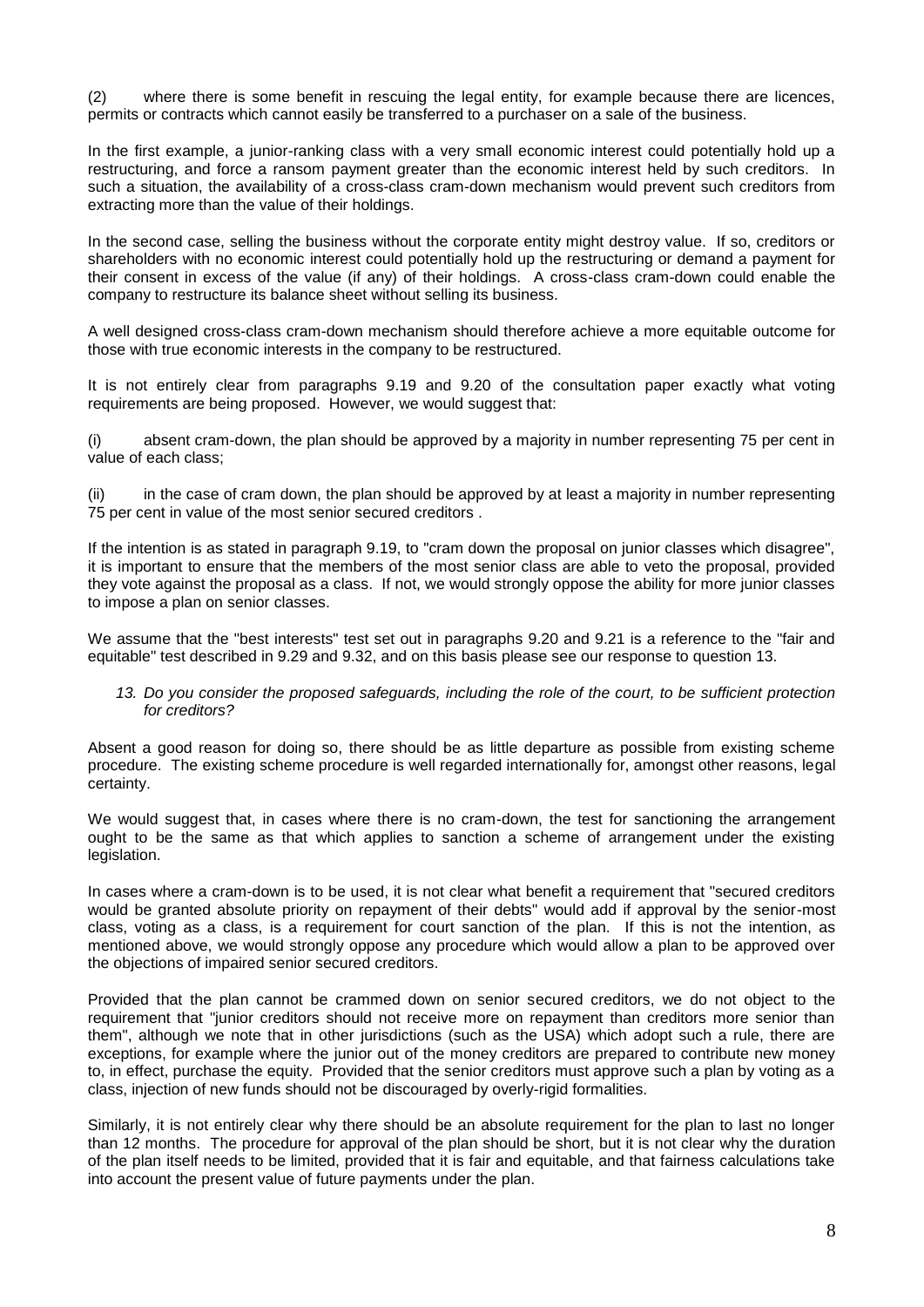#### 14. *Do you agree that there should be a minimum liquidation valuation basis included in the test for determining the fairness of a plan which is being crammed down onto dissenting classes*?

No, this is not an acceptable proposal. In order for any cram down procedure to have credibility and robustness, the basis of valuation needs to be fair and reasoned. A liquidation value generally represents the lowest possible valuation. It exposes the greatest number (in value and by class) of stakeholders to the risk of being considered to be "out of the money" and therefore effectively unprotected. It may well fail to reflect any kind of commercial reality including the valuation which forms the basis of the economic decision of the "in the money" creditors to approve the restructuring. The only advantage of using the liquidation value is that it appears to increase certainty. In reality, as it maximises the loss to creditors, the valuation process (and the entire cram down process itself) will likely give rise to a significant degree of legal challenge and therefore the apparent benefit in terms of legal certainty is at best marginal and adopting such an offmarket approach may actually give rise to a fatal flaw in the entire cram down concept.

Value is at the heart of the any restructuring and no adoption of some legal fiction will overcome that. Value needs to be ascertained by a fair and rigorous process which has a high degree of acceptance amongst the affected parties. It is necessary for the courts to accept the degree of vigorous challenge involved in ascertaining value if they are to take jurisdiction over value determined issues such as who may be crammed down. If any valuation process is to be given some kind of judicial preference then it should be limited to a market driven process involving a fair and open auction or sale. But any attempt to legislate for that must acknowledge that not all assets can be readily exposed to the market and that the process may not always be the fairest route to ascertain the true value to a particular buyer. Valuation issues will inevitably require the courts to become embroiled in determining some difficult questions. Value is not a fact which can be objectively tested. But if a cram down process is to be adopted which is capable of being acceptable to the market then the courts must be willing to equip themselves to rise to that challenge and cannot be restricted by a rigid rule such as the proposed minimum liquidation value proposal.

We do not think that the imposition of a minimum liquidation value would be appropriate. The restructuring plan envisages a continuation of the business, so in such cases the liquidation value would not reflect the actual position. We note that the consultation envisages that the liquidation value will be simply be used as the lower threshold, but in our view it is likely to become or argued to be the actual benchmark upon which valuation is measured. In this respect, if such an approach were to be introduced, we anticipate that valuation would become an area of much contention and result in a significant amount of litigation, detracting from the restructuring itself.

### *15. Do you think in principle that rescue finance providers should, in certain circumstances, be granted security in priority to existing charge holders, including those with the benefit of negative pledge clauses? Would this encourage business rescue?*

We do not think that reforms are necessary to incentivise rescue financing for administrations, CVAs, or alternative insolvency restructuring plans.

However, we think that the efficacy of the proposed moratorium may be increased if finance providers are incentivised to provide limited rescue bridging finance, as companies seeking the protection of the moratorium may find that their existing funding lines are cut off or made subject to more onerous terms. Our comments below apply only to rescue financing provided within the proposed moratorium process.

It may be that according such rescue financing high priority status as an expense of the moratorium would be sufficient to achieve this objective. This is likely to depend in part on the successful resolution of the issues regarding the status and qualifications of the supervisor highlighted in our response to question [6] above, as these will have a significant impact on market confidence. It may be that it is not desirable to encourage lending in circumstances where the market does not have confidence that the company's prospects are such that the expenses of the moratorium will be paid.

One option is allow the moratorium a 'bedding in' period in which rescue financing can be granted high priority as an expense (equivalent to the administration regime), subject to the existing security regime, and then review whether further reforms are necessary.

If the Government does feel further measures are required, we think that the proposal to introduce provisions permitting companies to override negative pledges and grant fixed security over company property already subject to charges is worth considering further. Any new funds advanced which did not benefit from a fixed charge could rank as an expense, ahead of floating charges.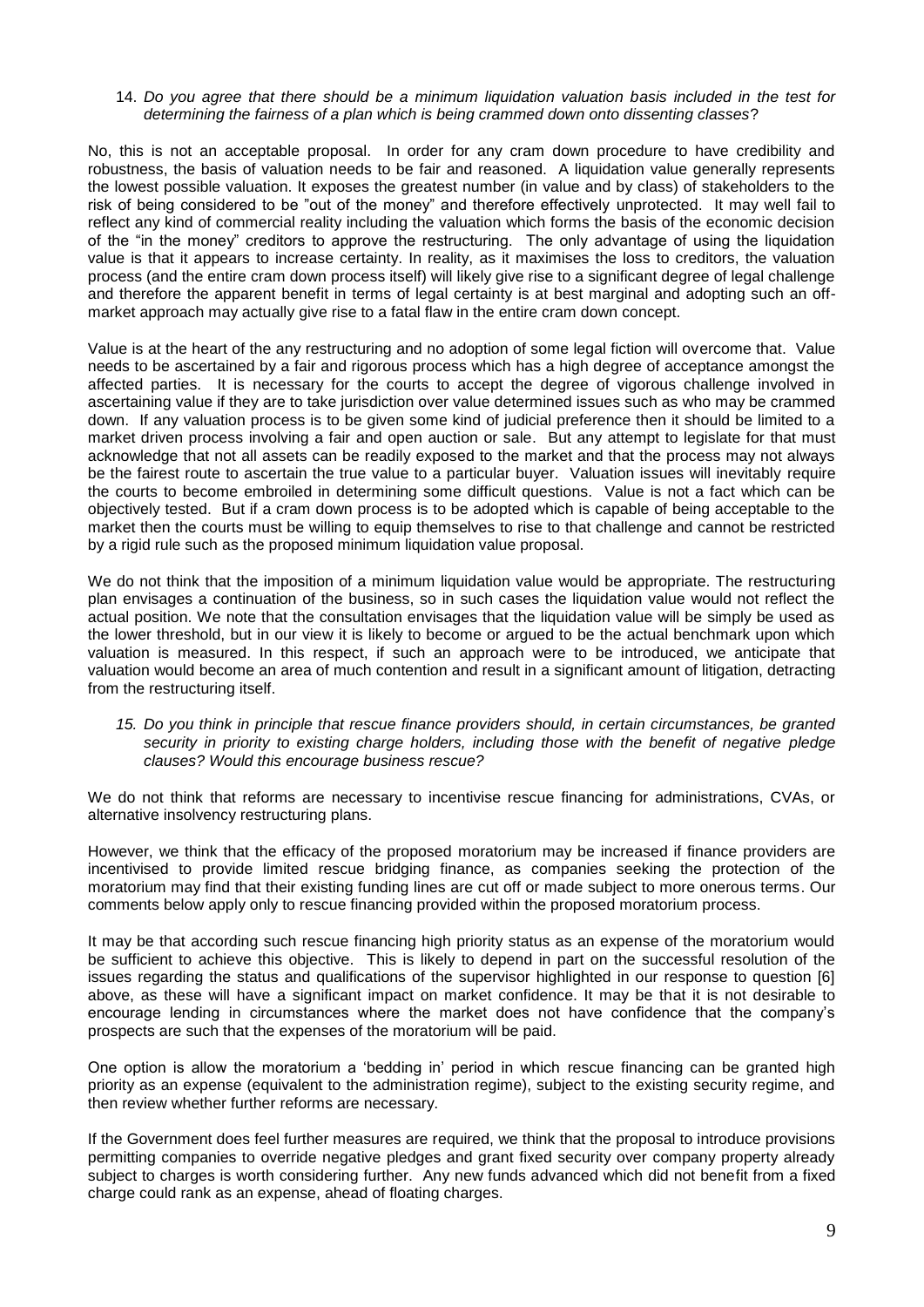We have concerns about the possibility of introducing a fair and practical mechanism for valuing the security to determine whether or not the company has surplus equity in the assets. In circumstances where the proposals are not supported by the existing charge holder(s), any such process is likely to be expensive and controversial, requiring court supervision and expert involvement. As such we think that the risk and expense of valuing the existing security and determining whether there is surplus value needs to fall on the proposed rescue financer (supported by the company). On this basis, we do not think that companies should be permitted to grant new security as a first charge or an equal first charge in the absence of consent from the existing beneficiary of the security, but that they should be allowed to grant security which would rank as an additional but subordinate charge where necessary. In this way, rescue financers would be incentivised to lend in circumstances where they believed there was sufficient surplus equity in the company's assets, but not otherwise.

We consider that going further than this would entail significant changes to the current security regime and questions could arise regarding the expropriation of the existing rights of secured creditors. Such revisions may be justified, but we think they would need to be carried out (a) as part of a wider review of the transactional security framework (b) on the basis of a much more detailed review of the impacts on the cost of credit and (c) on the basis of detail exploration with providers and potential providers of rescue financing to ascertain the factors which in fact constrain their lending. Unless this is undertaken, the creation of these rights for rescue financiers would risk increasing the cost of secured borrowing for solvent companies to cover its risks of loss of equity as a result the company raising rescue finance during a moratorium.

We consider that if the proposals for moratorium expenses and/or overreaching existing security interests are implemented, there would be a case for "grandfathering" provisions to protect the priority of security entered into before the legislation is introduced.

# *16. How should charge property be valued to ensure protection for existing charge holders?*

See our response to question 15 above. Absent a wholesale review of the security framework, we think the risk of the valuation exercise needs to be borne primarily by the provider of the new credit.

### *17. Which categories of payments should qualify for super-priority as 'rescue finance'?*

If rescue financing is to benefit from super priority status, its scope would need to be carefully delimited. It would need to be narrowly construed so as to cover only limited finance packages put in place to allow the company to continue as a going concern while implementing a restructuring plan under the protection of a moratorium. It should not extend to injections of funds required to put the company's finances on a stable footing for the long term. Nor should it extend to funds to meet a company's existing debt obligations during the moratorium period, as if the company has not been able to agree a deferral of these payments it is unlikely to be in a position to reach a long term accommodation with its key creditors.

It would also be necessary to ensure that a company which agreed a rescue finance package would still satisfy the eligibility criteria for the moratorium – we note that the proposed primary qualifying condition requires that the company is able to meet 'any new obligations which are incurred' during the period (paragraph 7.22); the application of this condition to rescue finance needs further thought.

Paragraph 10.27 of the consultation notes that 'rescue finance' is a broad term and that the Government does not intend to restrict the proposals to finance provided by financial institutions. It also notes that other forms of finance, such as trade credit, may be crucial to company rescue.

We agree that it would be unnecessarily restrictive to focus on finance provided by financial institutions, and doing so might risk any new measures becoming unresponsive to a changing market. We suggest focusing on the nature of the finance provided rather than the characteristics of the provider; in general we would expect a rescue finance package to be an injection of liquidity which allowed the business to meet its various outgoings during the rescue period.

We agree that trade credit can be crucial to company rescue, but think that any proposal to treat trade credit as 'rescue finance' for these purposes would require very careful thought. Such a measure would risk (a) a cascade effect in which any supplier supplying on extended credit terms (and such arrangements are common) demanded super priority status (b) cutting across the proposed protections for essential supply contracts (c) widespread interference with the normal *pari passu* distribution principles for unsecured creditors. We suspect that in the majority of cases the 'trade credit' packages which would be extended to companies in rescue proceedings would be too narrow to qualify as rescue finance.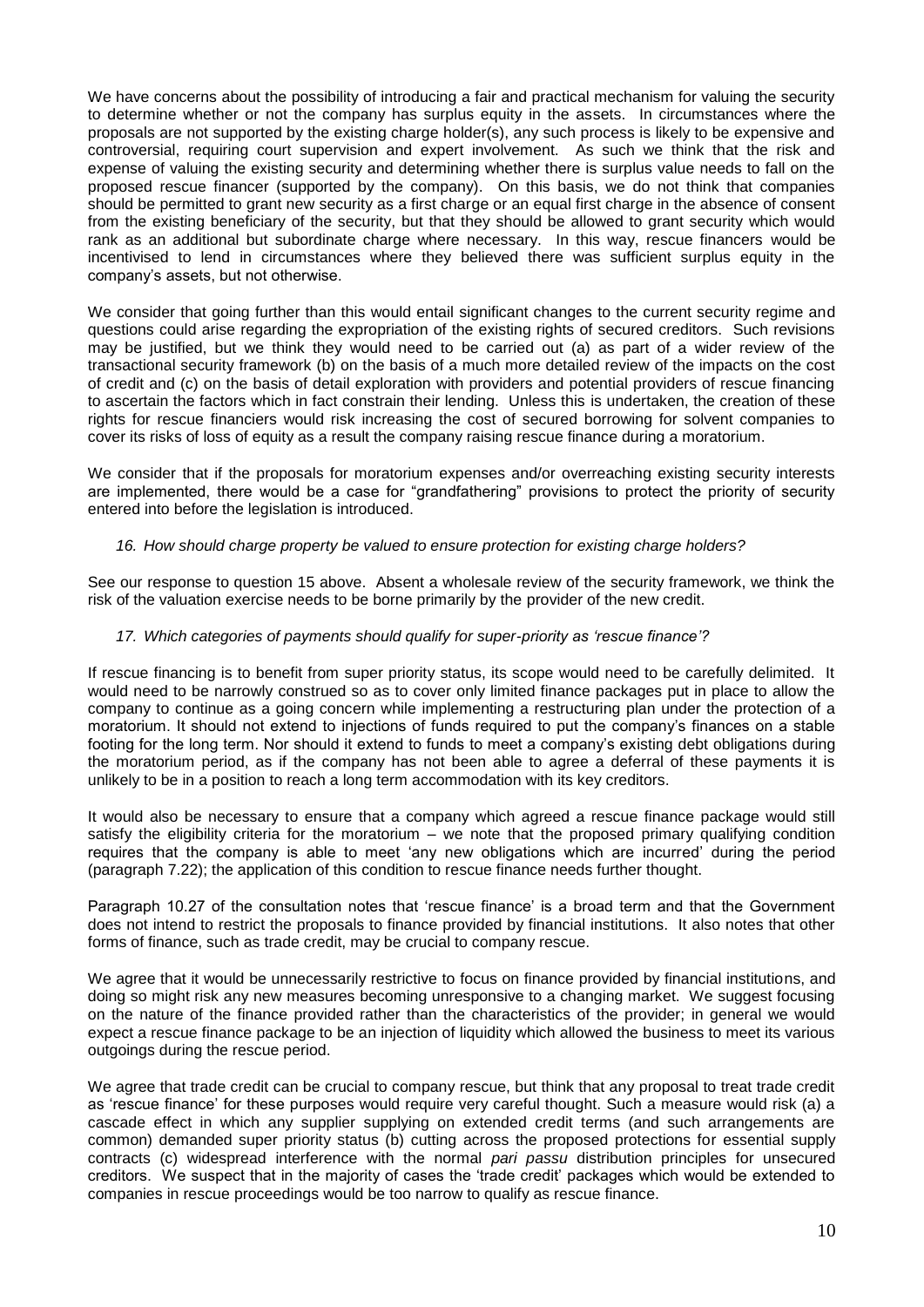### *18. Are there any specific measures for promoting SME recovery that should be considered?*

We note that there is already a moratorium available for SMEs using a CVA. We do not believe it has been very successful. It may be that some of these measures should be introduced into that process first, for example, essential contracts, to see if they make a difference, before committing to any wholesale reform.

Yours sincerely

Dorothy Livingston Chair, CLLS Financial Law Committee

> © CITY OF LONDON LAW SOCIETY 2016 All rights reserved. This paper has been prepared as part of a consultation process. Its contents should not be taken as legal advice in relation to a particular situation or transaction.